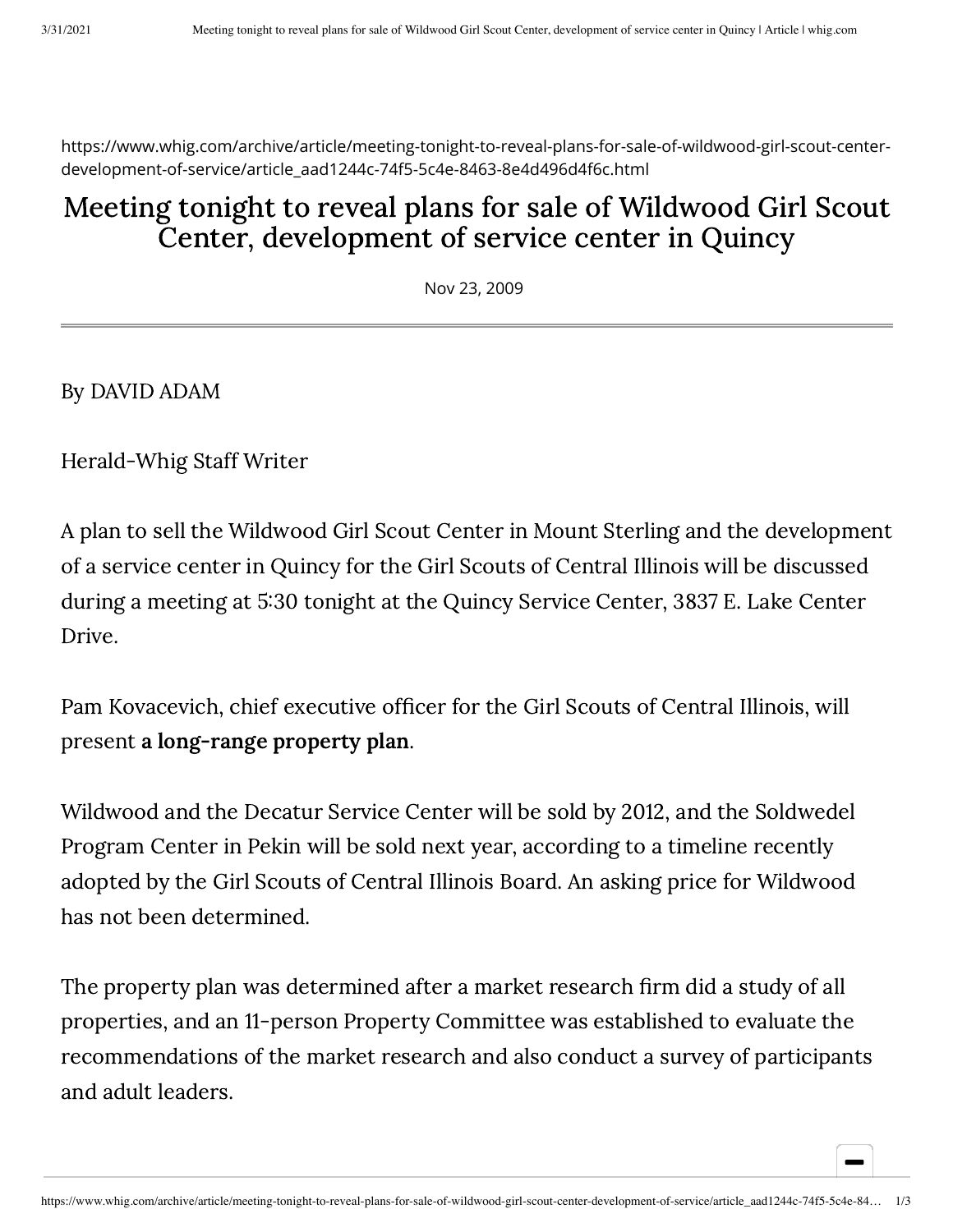Kovacevich said the Girl Scouts of Central Illinois has 22,000 members and only 4 percent of that number uses the Wildwood facility.

"When you look at the demographics, it's been difficult to draw the girls from the six to eight counties that surround Wildwood, let alone the 38 counties that we serve," Kovacevich said. "Wildwood is too far out for them to travel comfortably. That's part of the comments that have come from all over."

Nora Baldner of Quincy, chairman of the Property Committee, said the property plan is designed to serve Girl Scouts better.

"The numbers tell the story, and when only 4 percent of your clients go to camp and you're losing money every time you hold a camp ... you have to ask, 'Are we serving our clients?' And the answer is unequivocally no," said Nora Baldner of Quincy, chairman of the Property Committee.

"Appraisals of all the facilities were done, down to the last spoon in the cafeteria, and the girls are telling us: 'We don't like outhouses. We don't like bugs. We don't like camping.' ... You have to vote with your registration, and except for a very small percentage, it wasn't being used."

The horses that are part of an equestrian program at Wildwood will be moved to a similar camp to be established near Metamora.

Girl Scouts officials are beginning a search for property for a service center, preferably on the outskirts of the Quincy area. Kovacevich says she hopes the facility will have 3 to 5 acres to allow for green space.

"What we get will depend on our budget and depends on the location of the property," she said. "There's a possibility that it could include a rock climbing wall, basketball and volleyball courts. ... It won't be just there for troop meetings and crafts, but for programming as well."